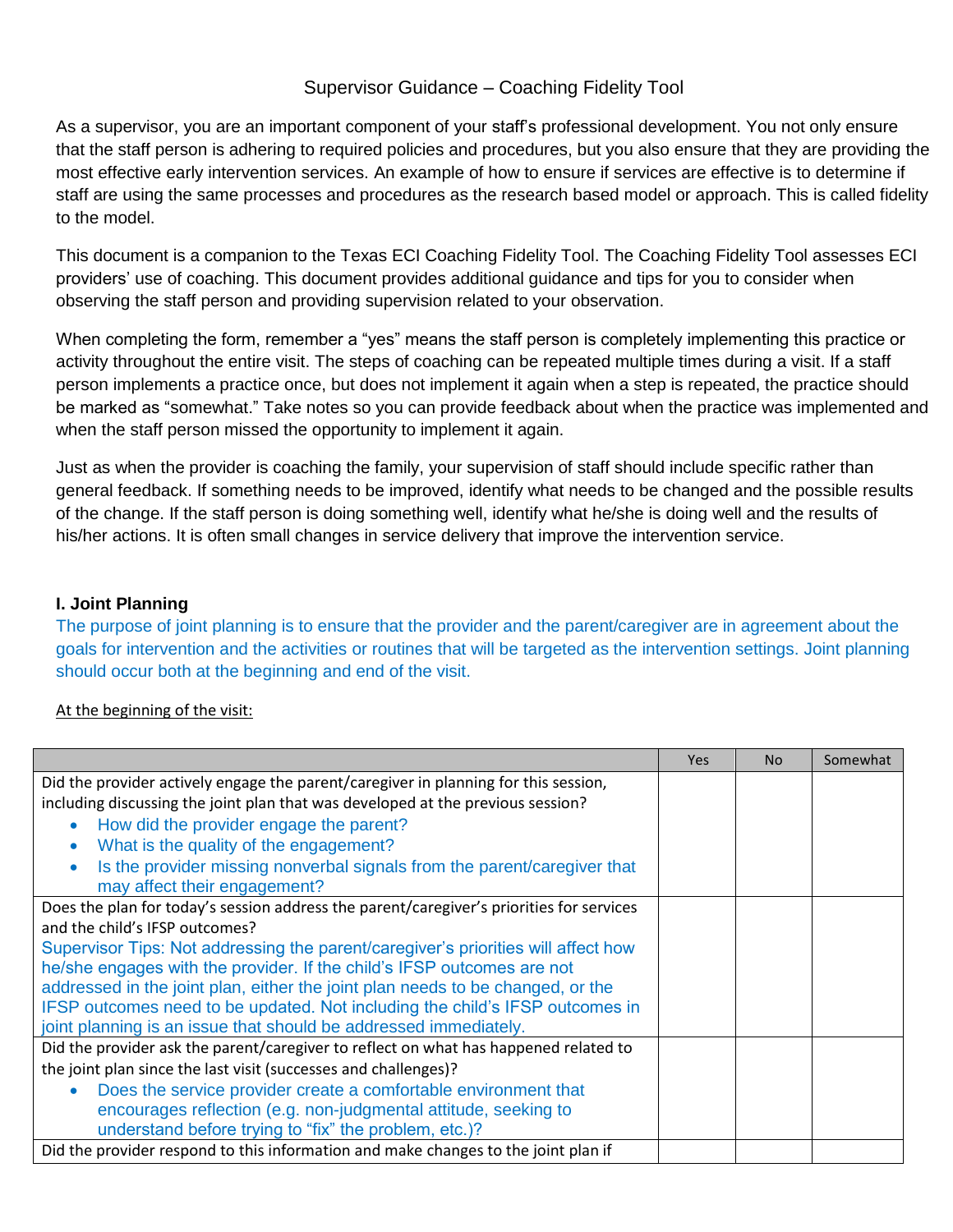| needed?                                               |  |  |
|-------------------------------------------------------|--|--|
| If no changes are needed, this row can be left blank. |  |  |
| If changes to the plan are needed:                    |  |  |
| Were appropriate changes made to the plan?            |  |  |
| Should the provider have made additional changes?     |  |  |

### Before the end of the visit:

|                                                                                          | Yes | No. | Somewhat |
|------------------------------------------------------------------------------------------|-----|-----|----------|
| Did the provider engage the parent/caregiver in planning for the next session?           |     |     |          |
| How did the provider engage the parent/caregiver?<br>$\bullet$                           |     |     |          |
| What are the plans?<br>$\bullet$                                                         |     |     |          |
| What are the activity settings?<br>$\bullet$                                             |     |     |          |
| Are there other activity settings that may be effective?<br>$\bullet$                    |     |     |          |
| What is the quality of the engagement with the parent?<br>$\bullet$                      |     |     |          |
| Do the plans address the parent/caregiver's priorities for services and the child's IFSP |     |     |          |
| outcomes?                                                                                |     |     |          |
| Supervisor Tips: Not addressing the parent/caregiver's priorities will affect how        |     |     |          |
| he/she engages with the provider. If the child's IFSP outcomes are not                   |     |     |          |
| addressed in the joint plan, either the joint plan needs to be changed, or the           |     |     |          |
| IFSP outcomes need to be updated. Not including the child's IFSP outcomes in             |     |     |          |
| joint planning is an issue that should be addressed immediately.                         |     |     |          |

*Overall Feedback about Joint Planning*

## **II. Observation**

Although observation is a required step of the coaching approach, its importance is frequently overlooked. Providers must observe what is currently occurring for the child and family before making suggestions for changes.

|                                                                                                                                 | Yes | No. | Somewhat |
|---------------------------------------------------------------------------------------------------------------------------------|-----|-----|----------|
| Before suggesting new strategies or providing suggestions or feedback, did the                                                  |     |     |          |
| provider observe the parent/caregiver using strategies taught in previous sessions?                                             |     |     |          |
| How did the provider encourage the family to demonstrate what has<br>been occurring when they use previously taught strategies? |     |     |          |
| Is the provider fully utilizing the information gathered from the                                                               |     |     |          |
| observations? Information gathered during observations can inform joint                                                         |     |     |          |
| planning, action/practice and feedback.                                                                                         |     |     |          |
| Did the provider use information gathered from the observation(s) to make changes to                                            |     |     |          |
| the joint plan if needed? Leave blank if N/A                                                                                    |     |     |          |
| If no changes are needed, this row can be left blank.                                                                           |     |     |          |
| If changes to the plan are needed:                                                                                              |     |     |          |
| Were appropriate changes made to the plan?<br>$\bullet$                                                                         |     |     |          |
| Should the provider have made additional changes?                                                                               |     |     |          |
| *Mars observation tasks are found in the Action (Practice section                                                               |     |     |          |

\*More observation tasks are found in the Action/Practice section.

*Overall Feedback about Observation*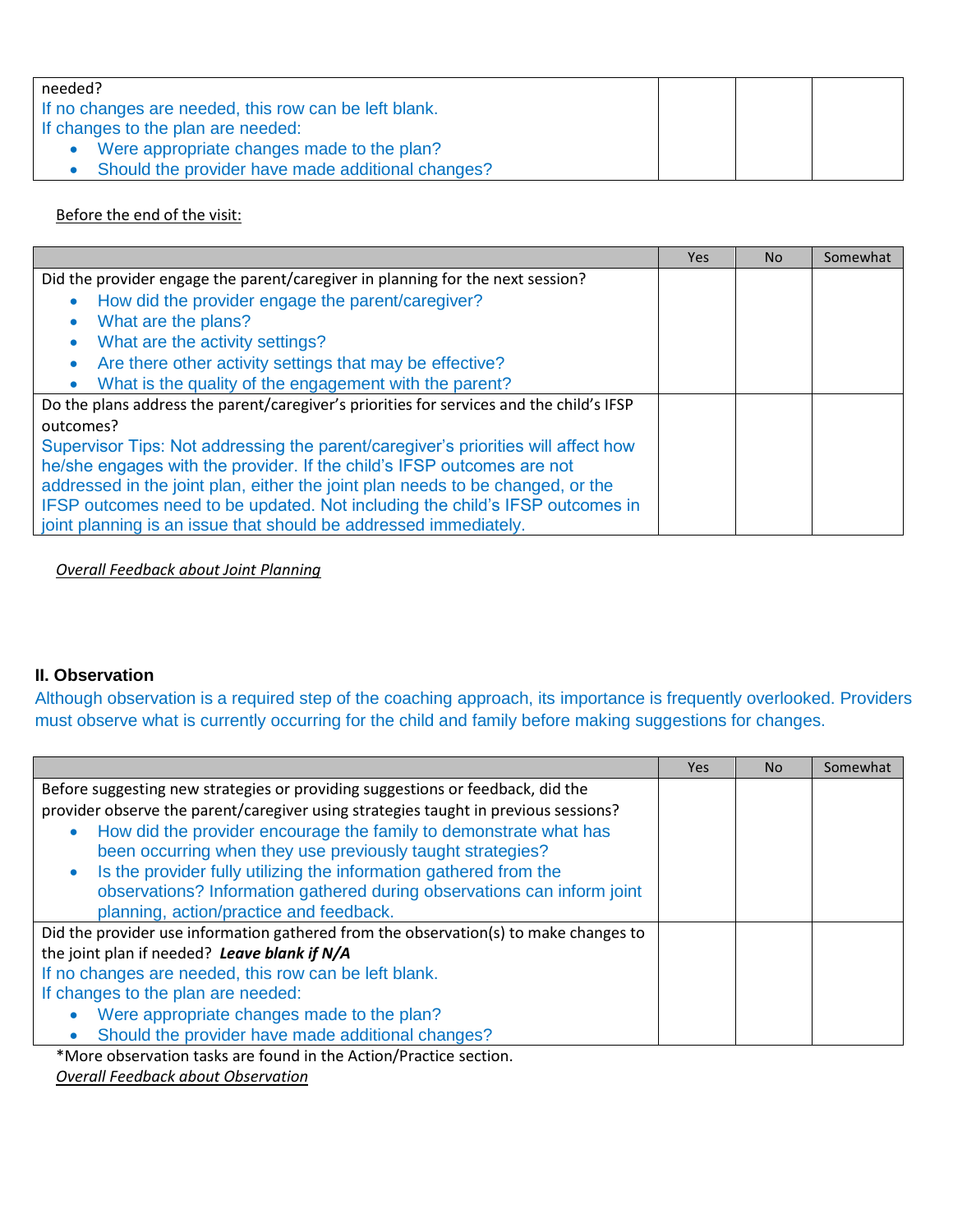# **III. Action/Practice**

Typically, the largest proportion of time during the visit is spent in the action/practice phase. During action/practice, providers are using clinical knowledge and experience to teach intervention techniques to the parent/caregiver. Each child's action/practice phase will look different because the provider is individualizing the intervention techniques to the family's preferred routines or activities.

|                                                                                                                  | Yes      | <b>No</b>          | Somewhat |
|------------------------------------------------------------------------------------------------------------------|----------|--------------------|----------|
| Did the provider use a routine or activity for practice that engages the child and that                          |          |                    |          |
| typically occurs for the family/caregiver?                                                                       |          |                    |          |
| What was the activity setting or routine?                                                                        |          |                    |          |
| How did the provider determine this activity typically occurs for the<br>$\bullet$                               |          |                    |          |
| family?                                                                                                          |          |                    |          |
| Are there other activities settings that might be more effective for the<br>$\bullet$                            |          |                    |          |
| intervention technique the provider was teaching?                                                                |          |                    |          |
| What was the quality of the child's engagement?<br>$\bullet$                                                     |          |                    |          |
| What, if anything, could be changed to improve the child's and/or                                                |          |                    |          |
| parent/caregiver's engagement?                                                                                   |          |                    |          |
| Did the strategy or intervention technique being taught focus on the parent/caregiver's                          |          |                    |          |
| priorities for services and the child's IFSP outcomes?                                                           |          |                    |          |
| Supervisor Tips: Not addressing the parent/caregiver's priorities may affect how                                 |          |                    |          |
| he/she engages with the provider. If the child's IFSP outcomes are not                                           |          |                    |          |
| addressed in the visit, either the focus of the visit needs to change, or the IFSP                               |          |                    |          |
| outcomes need to be updated. Not including the child's IFSP outcomes in                                          |          |                    |          |
| intervention is an issue that should be addressed immediately.                                                   |          |                    |          |
| Did the provider use the family's materials, or bring materials that were left with the                          |          |                    |          |
| family to use until the next visit?                                                                              |          |                    |          |
|                                                                                                                  |          |                    |          |
| Supervisor Tips: Bringing in "toy bags" or materials that are removed from the                                   |          |                    |          |
| child and family after the visit is not an effective practice. How will the family                               |          |                    |          |
| practice the intervention technique demonstrated when the provider and the                                       |          |                    |          |
| "special materials" aren't there. Bringing in special toys or materials also sends                               |          |                    |          |
| the message to the family that the intervention is working because of the toy or                                 |          |                    |          |
| other materials and discounts the positive effects of their interactions with their                              |          |                    |          |
| child.                                                                                                           |          |                    |          |
| Do the IFSP outcomes need to be updated to reflect current child needs and/or current                            |          |                    |          |
| family/caregiver priorities?                                                                                     |          |                    |          |
| Did the provider address the need to change IFSP outcomes?                                                       |          |                    |          |
| What is the plan for updating the outcomes?<br>$\bullet$                                                         |          |                    |          |
| Was "playtime" on the living room floor the predominant activity used by the                                     |          |                    |          |
| provider?                                                                                                        |          |                    |          |
| Supervisor Tip: Typically, families do not spend the majority of their time with                                 |          |                    |          |
| their child playing on the living room floor. Support the provider in reflecting what                            |          |                    |          |
| other activities could be used as the focus for intervention. Have the provider<br>share his/her ideas with you. |          |                    |          |
| Which strategies did the provider use? (Mark all that apply)                                                     |          | <b>Explanation</b> |          |
| Supervisor Tip: Although modeling is the most frequently used strategy when                                      | Modeling | or "talking        | Other    |
| coaching parents/caregivers, it is not the only effective strategy. Explaining the                               |          | through"           |          |
| technique, "talking through" the technique while the parent tries it, or even                                    |          |                    |          |
| observing a video of someone else demonstrating the strategy can all be                                          |          |                    |          |
| successful strategies. If the provider uses modeling, he/she must use the steps                                  |          |                    |          |
| below to ensure the parent/caregiver understands what is being modeled, why it                                   |          |                    |          |
| is being modeled and the expected result of the technique being modeled.                                         |          |                    |          |
|                                                                                                                  | Yes      | <b>No</b>          | Somewhat |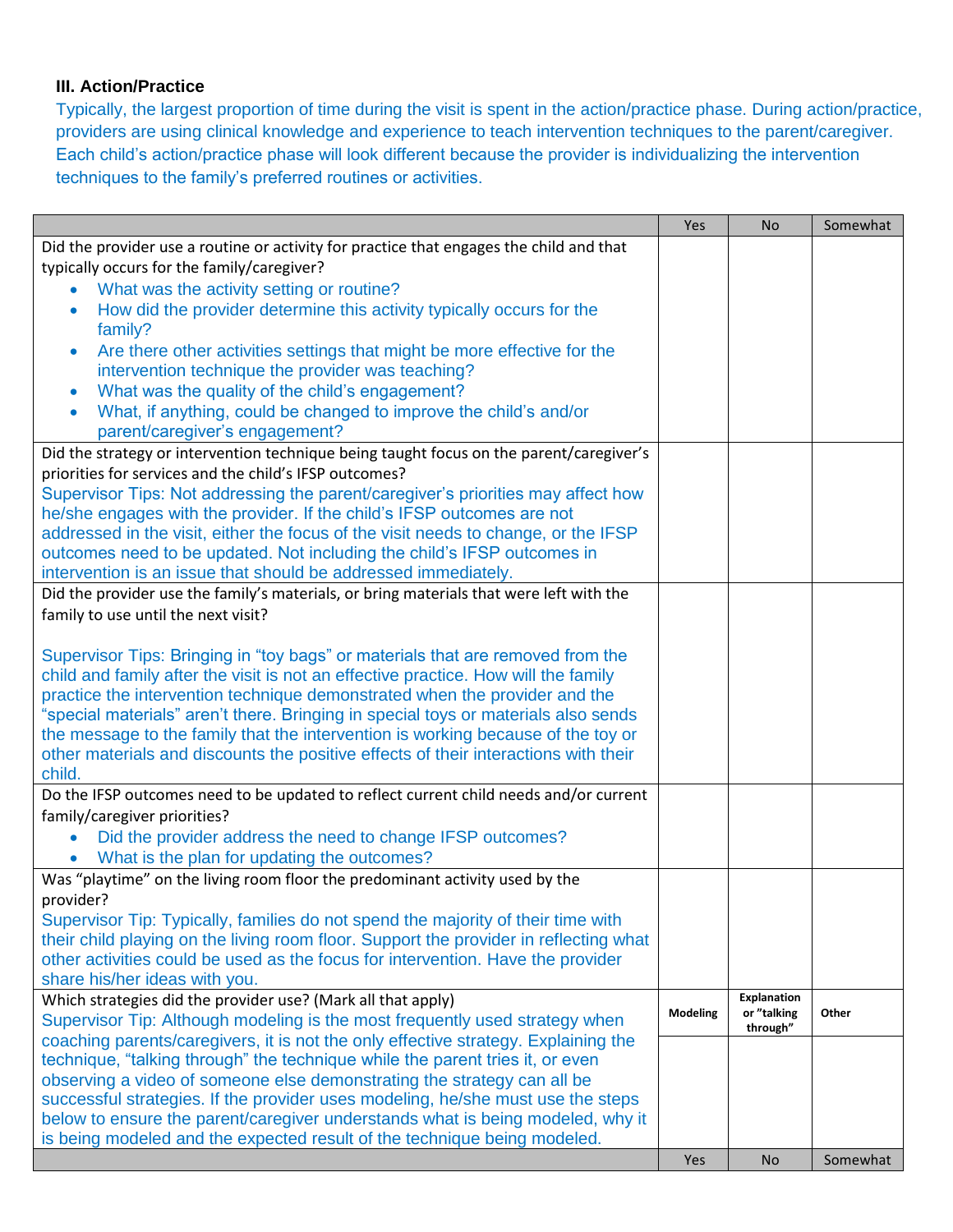| If the provider used modeling, did he/she use all of the steps for modeling:                                                                                     |  |
|------------------------------------------------------------------------------------------------------------------------------------------------------------------|--|
| Leave blank for N/A                                                                                                                                              |  |
| 1. Explain the strategy and how it will help achieve the outcome.                                                                                                |  |
| 2. Ask the parent/caregiver if he/she wants a demonstration.                                                                                                     |  |
| 3. If parent agrees to the demonstration, explain what will happen.                                                                                              |  |
| 4. Model the strategy/technique.                                                                                                                                 |  |
| 5. Explain what happened and the results of the actions.                                                                                                         |  |
| Did the provider allow time for the parent/caregiver to practice the strategy? Was                                                                               |  |
| return demonstration observed?                                                                                                                                   |  |
| Supervisor Tip: Although the parent can choose how to practice the intervention                                                                                  |  |
| technique, practicing is a required component of the coaching approach.                                                                                          |  |
|                                                                                                                                                                  |  |
| Supervisor Tip: Not including return demonstration in the visit is an issue that<br>should be addressed immediately. This is a required component of Specialized |  |
| Rehabilitative Services - SRS (OT, PT, ST and SST).                                                                                                              |  |
| If the parent/caregiver seems reluctant to practice the strategy in front of the provider,                                                                       |  |
| did the provider:                                                                                                                                                |  |
| offer encouragement                                                                                                                                              |  |
| How was encouragement offered?                                                                                                                                   |  |
| explain why it is important to practice with the provider                                                                                                        |  |
| Did the provider's explanation provide accurate and encouraging information                                                                                      |  |
| about why it is important to practice the skill being taught?                                                                                                    |  |
| offer alternative ways to practice the suggestion and still receive feedback                                                                                     |  |
| (e.g. videotape or practice at the next visit)                                                                                                                   |  |
| What alternatives did the provider offer? Are these effective practice methods?                                                                                  |  |
| Did the provider help the parent/caregiver identify ways to expand the strategy into                                                                             |  |
| other routines or activity settings? This could occur during joint planning.                                                                                     |  |
| Are there other activity settings that may be effective?                                                                                                         |  |
| How did the provider engage the family to think of other activity settings                                                                                       |  |
| or routines?                                                                                                                                                     |  |
| This next question is not on the fidelity tool because concurrent documentation<br>is not a required component of the coaching approach. However, documentation  |  |
| can be used as a tool for reflection, to help remind families what was discussed                                                                                 |  |
| during the visit, and to assist with their ongoing implementation of the strategies                                                                              |  |
| taught during the visit.                                                                                                                                         |  |
|                                                                                                                                                                  |  |
| Did the provider use the documentation of service delivery to assist with the coaching                                                                           |  |
| process (concurrent documentation)?                                                                                                                              |  |
| Did the provider's documentation* match what was observed during the visit and                                                                                   |  |
| does it contain the following:                                                                                                                                   |  |
| a description of the techniques the provider used to engage the                                                                                                  |  |
| family/caregiver in activities to meet the developmental needs of the<br>child. This includes:                                                                   |  |
| coaching and instructions to the family or caregiver;<br>$\bullet$                                                                                               |  |
| discussing how activities apply to child and family routines; and<br>$\bullet$                                                                                   |  |
| modeling intervention techniques within everyday learning<br>$\bullet$                                                                                           |  |
| opportunities, including a description of the opportunity for the                                                                                                |  |
| caregiver's return demonstration.                                                                                                                                |  |
| the IFSP outcome that was the focus of the intervention;<br>$\bullet$                                                                                            |  |
| the child's progress related to the outcomes in the IFSP;                                                                                                        |  |
| relevant new information about the child provided by the family or other                                                                                         |  |
| routine caregiver                                                                                                                                                |  |
| *Documentation may need to be reviewed after the visit if the provider is not                                                                                    |  |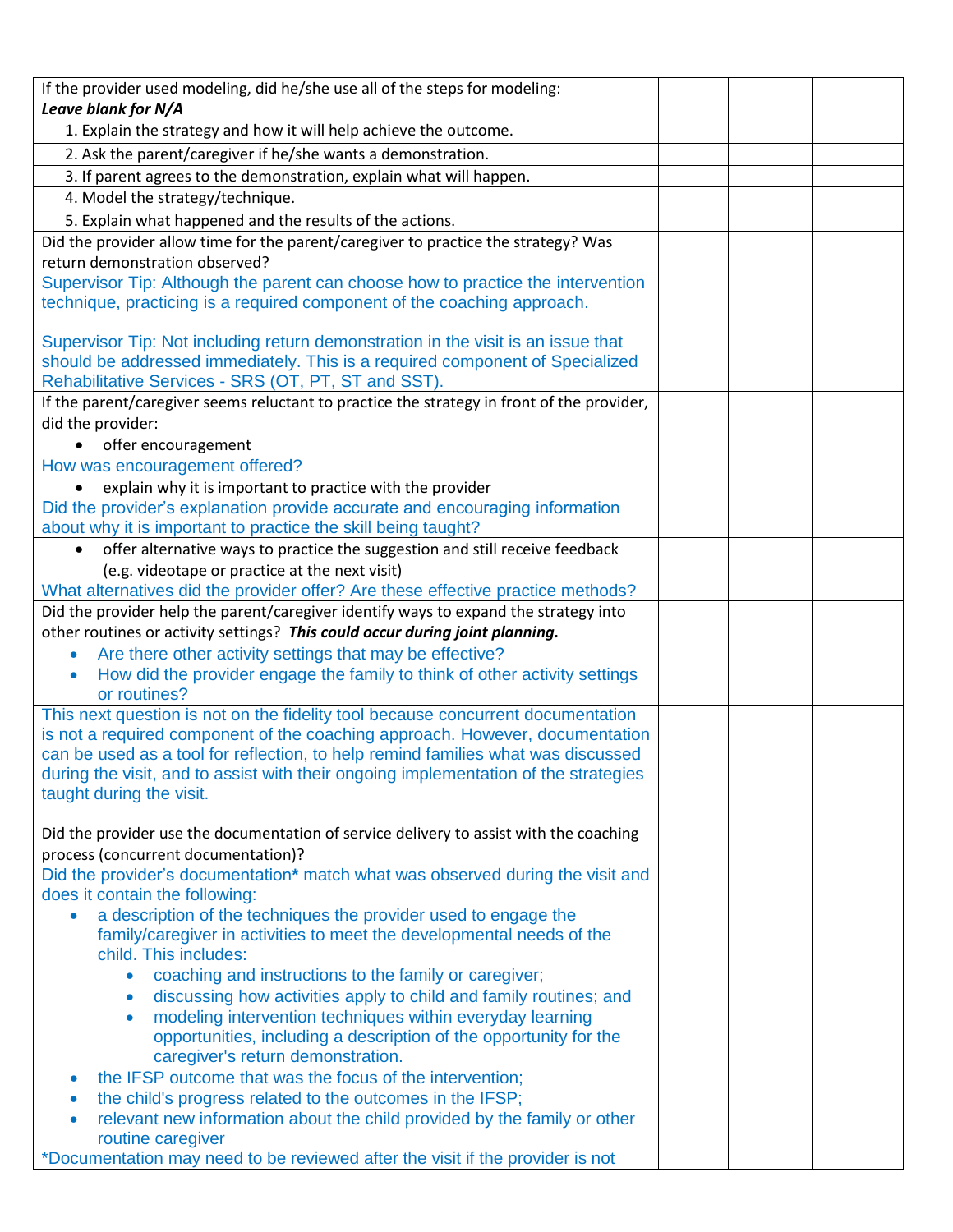| using concurrent documentation.               |  |  |
|-----------------------------------------------|--|--|
| <b>Overall Feedback about Action/Practice</b> |  |  |

#### **IV. Feedback**

Thoughtful, positive feedback is a cornerstone of the coaching approach. The parent/caregiver's understanding and implementation of the intervention technique will be improved when specific feedback is provided.

|                                                                                     | Yes     | <b>No</b> | Somewhat |
|-------------------------------------------------------------------------------------|---------|-----------|----------|
| Did the provider give a variety of feedback (encouragement and other positive       |         |           |          |
| feedback, information and suggestions) to the parent/caregiver throughout the       |         |           |          |
| session?                                                                            |         |           |          |
| Consider:                                                                           |         |           |          |
| What are the examples of the types of feedback the provider used with<br>$\bullet$  |         |           |          |
| the parent/caregiver?                                                               |         |           |          |
| Is there a type of feedback that the provider needs to use more often?<br>$\bullet$ |         |           |          |
|                                                                                     |         |           |          |
| Did the provider typically use general ("Great job") or specific feedback?          | General | Specific  |          |
| Supervisor Tip: Specific feedback will be very helpful for the parent/caregiver     |         |           |          |
| when he/she is learning how to use the intervention technique. Pointing out the     |         |           |          |
| results of using the technique and explaining why it is most effective when used    |         |           |          |
| a certain way is critical to the learning process.                                  |         |           |          |
| Consider:                                                                           |         |           |          |
| Did the provider miss any opportunities to provide specific feedback?<br>$\bullet$  |         |           |          |

*Overall Feedback about Feedback*

#### **V. Reflection**

Reflection is another component of coaching that is frequently overlooked. However, it is a very important part of the coaching process. The parent/caregiver needs opportunities and "space" to process and think about the information and suggestions the provider has given him/her.

|                                                                                        | <b>Yes</b> | No. | Somewhat |
|----------------------------------------------------------------------------------------|------------|-----|----------|
| Did the provider use a variety of open-ended questions with the parent/caregiver to    |            |     |          |
| encourage reflection?                                                                  |            |     |          |
| Consider:                                                                              |            |     |          |
| Are these questions general (How are things going?) or specific and                    |            |     |          |
| matched to the activity (What do you think will happen if you give                     |            |     |          |
| choices of what to eat before snack time)?                                             |            |     |          |
| Did the provider ask the parent/caregiver to reflect on the information or suggestions |            |     |          |
| he/she provided?                                                                       |            |     |          |
| Consider:                                                                              |            |     |          |
| Did the provider allow reflection to happen, or did he/she move quickly to             |            |     |          |
| the next activity setting, routine or intervention technique?                          |            |     |          |
| What are the words or phrases the provider used to encourage                           |            |     |          |
| reflection?                                                                            |            |     |          |

*Overall Feedback about Reflection*